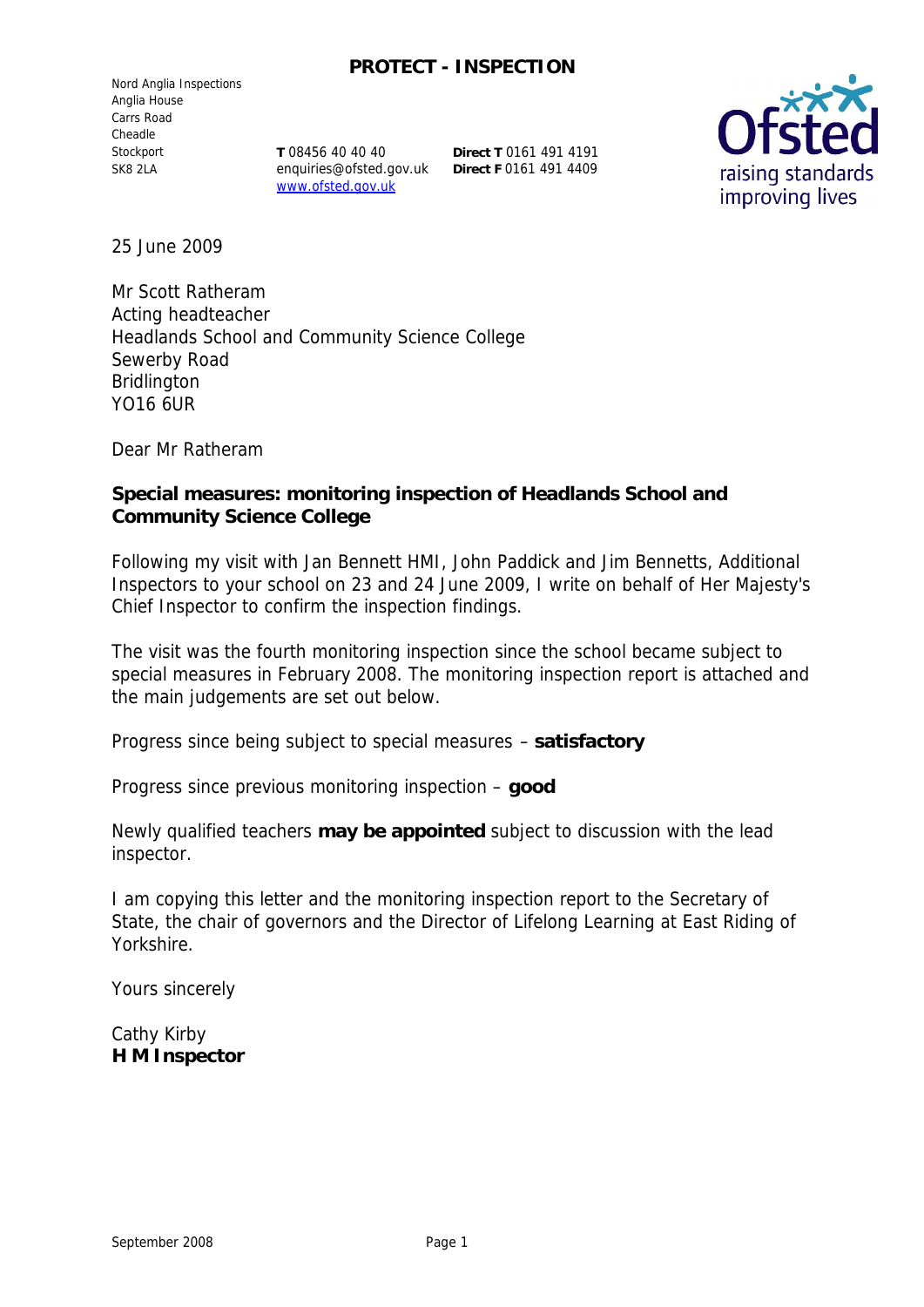

**Special measures: monitoring of Headlands School and Community Science College**

**Report from the fourth monitoring inspection on 23 and 24 June 2009** 

# **Evidence**

Inspectors observed the school's work, scrutinised documents and met with the executive headteacher, the acting headteacher, other senior staff, subject leaders, a group of teachers, a group of sixth form students and the chair of the governing body.

# **Context**

There have been no significant changes in context since the last monitoring visit.

## **Achievement and standards**

Although there is still some evidence of students lagging behind where they should be due to the previous legacy of underachievement, there is much evidence of accelerated learning in response to better teaching. Whole-school systems to track students' progress are well-developed. Work continues to improve the reliability of the assessment information that feeds these systems. The school reports that recent training has improved the reliability of grades awarded in internal assessments. Staff are more confident in their ability to correctly assess the standard of students' work.

Senior staff are able to disaggregate the performance data for particular groups of students. For example, they were able to show the progress made by lower ability girls and those students at School Action and link the better progress of both groups in 2008-09 to specific interventions. Current measures of progress suggest that targets agreed for 2009 examination performance will be met.

Progress since the last visit on the area for improvement:

Raise achievement and standards across the school **– satisfactory**

**Personal development and well-being**

Behaviour in lessons is often good and only rarely presents a problem. Where students occasionally show challenging behaviour, it is dealt with quickly and appropriately. Attitudes in lessons and elsewhere are positive. Exclusions continue to fall and are now at a low level. The Oasis provision for students temporarily excluded from lessons is effective. Behaviour around the school is generally appropriate and most students are considerate as they move through narrow corridors. Relations with staff are cordial. Students chat and play amicably. On the field at break and lunchtime they were seen enjoying a sunny day together.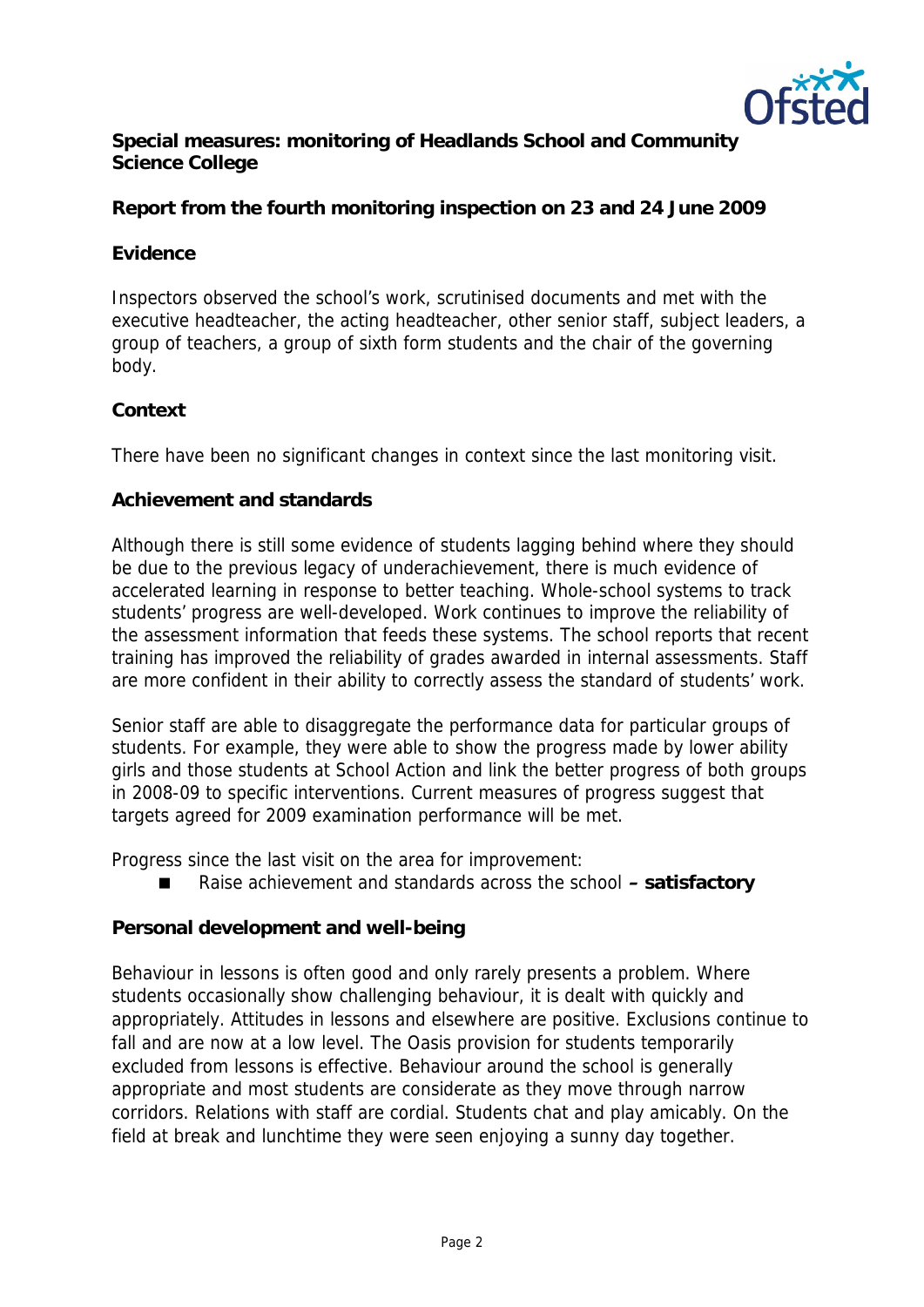

The improvement in attendance already established has been sustained, though there is variation from day to day and attendance in Year 10 is often below 90%. This, and some minor timetable clashes involving students who at present attend college courses concurrent with, for example science, limit the continuity of learning for some Key Stage 4 students. Attendance in the sixth form is generally below 90% and this is a factor affecting sixth form achievement. Punctuality at the start of the day has improved greatly; it varies a little from day to day but is now generally good. At the end of break and lunch time students move to their lessons quickly. Punctuality continues to be supervised closely and very effectively by senior staff.

Progress since the last visit on the areas for improvement:

 Ensure systems to improve behaviour are effective and are applied consistently **– good**

## **Quality of provision**

An improvement in the overall quality of teaching is reflected in the better progress that students make in their learning. The improvement has been substantial since the last monitoring visit in response to the relentless focus that senior managers have given to achieving this. A greater proportion of good teaching was observed by inspectors than at any time since the school became subject to special measures. Very effective measures have been taken to eliminate the unsatisfactory teaching observed in previous visits.

Teachers manage behaviour well so lessons normally proceed in an atmosphere conducive to learning. Teachers are using a better range of strategies to ensure that students learn quickly and enjoy school. Usually lessons proceed at a brisker pace than previously because lesson planning incorporates a much wider variety of learning activities which engage students and retain their interest. Nevertheless, some lessons that proceed at a good pace and include a wide range of activities still only generate average progress because teachers do not routinely check that all the pupils have fully understood the work before moving on. Greater consistency is required in the way middle leaders monitor and challenge weak presentation of written work, tackle marking that is too infrequent or cursory, and ensure regularity in the setting of homework. Year 9 students commented that homework is not a significant feature of their life at school.

Teaching and learning in the sixth form have improved and inspectors saw examples of good practice in English and sociology where students were encouraged to think independently. However, students say that they are not given enough help to develop independent learning skills and inspectors agree. This is reflected in the lack of high grade passes at A level. The school offers an adequate range of AS and A level courses which is being extended next year. However, the lack of substantial collaborative post-16 provision in the local area means that the needs of some students are not met as well as they could be. There are few applied courses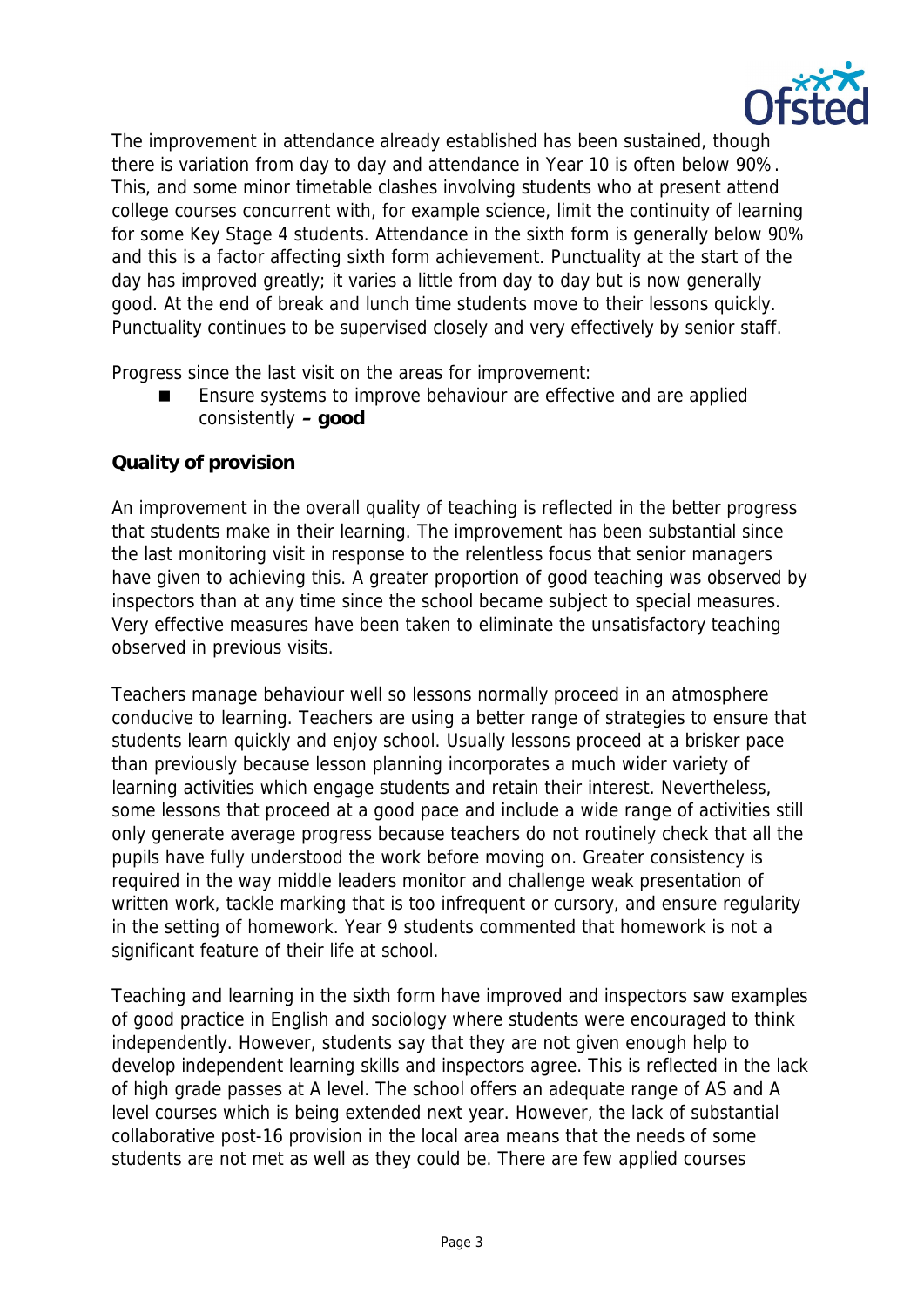

available and students with minimum entry requirements are struggling to cope with AS and A levels.

Students in the sixth form with learning difficulties and/or disabilities are supported well. Those at risk of under-achievement are identified quickly and monitored carefully. A target setting and review system has been introduced but needs further refinement; a number of tutors and students have yet to be convinced of its value. The review of students' progress is not systematic enough. Tutors need additional training to help them action plan more effectively with their students. Subject teachers give freely of their time when approached for help outside lessons, but lower ability students, in particular, need a more formalised academic support if they are to succeed.

Accommodation has been extended to house the larger number of Year 12 students expected in September. An additional common room and a separate workroom have been provided and refurbished. The number of computers available in the sixth form ICT suite however, is unlikely to meet demand. Plans to collaborate with another local sixth form to broaden the post-16 offer for students at both institutions have not come to fruition. Limited opportunities exist for students with other providers.

The arrangements for safeguarding pupils are strong features of the school's work. Levels of supervision at break, movement times and lunchtimes are very good. Procedures for child protection, health and safety and risk assessment are robust, reviewed regularly and meet all requirements.

Progress since the last visit on the areas for improvement:

 Eliminate all unsatisfactory teaching and improve the proportion of good teaching **– good**

**Leadership and management**

The pace of improvement has accelerated. The robust action taken by the acting headteacher has been effective in raising the expectations of staff and bringing the required urgency to school improvement work. Actions taken to strengthen the quality of teaching are reflected in the higher proportion of good lessons observed on this visit. Improvements in behaviour continue and action taken to reduce late arrival at the start of the school day has had a marked impact. Complacency has no place at Headlands School. The atmosphere around school is far calmer and more purposeful than was the case at the first monitoring visit. Senior leaders understand that the sustainability of these improvements is vital.

Greater responsibility for the quality of provision has been delegated to middle leaders. Senior leaders need to ensure that consistency is achieved in the way in which subject leaders discharge their responsibilities so that good practice is shared more widely.